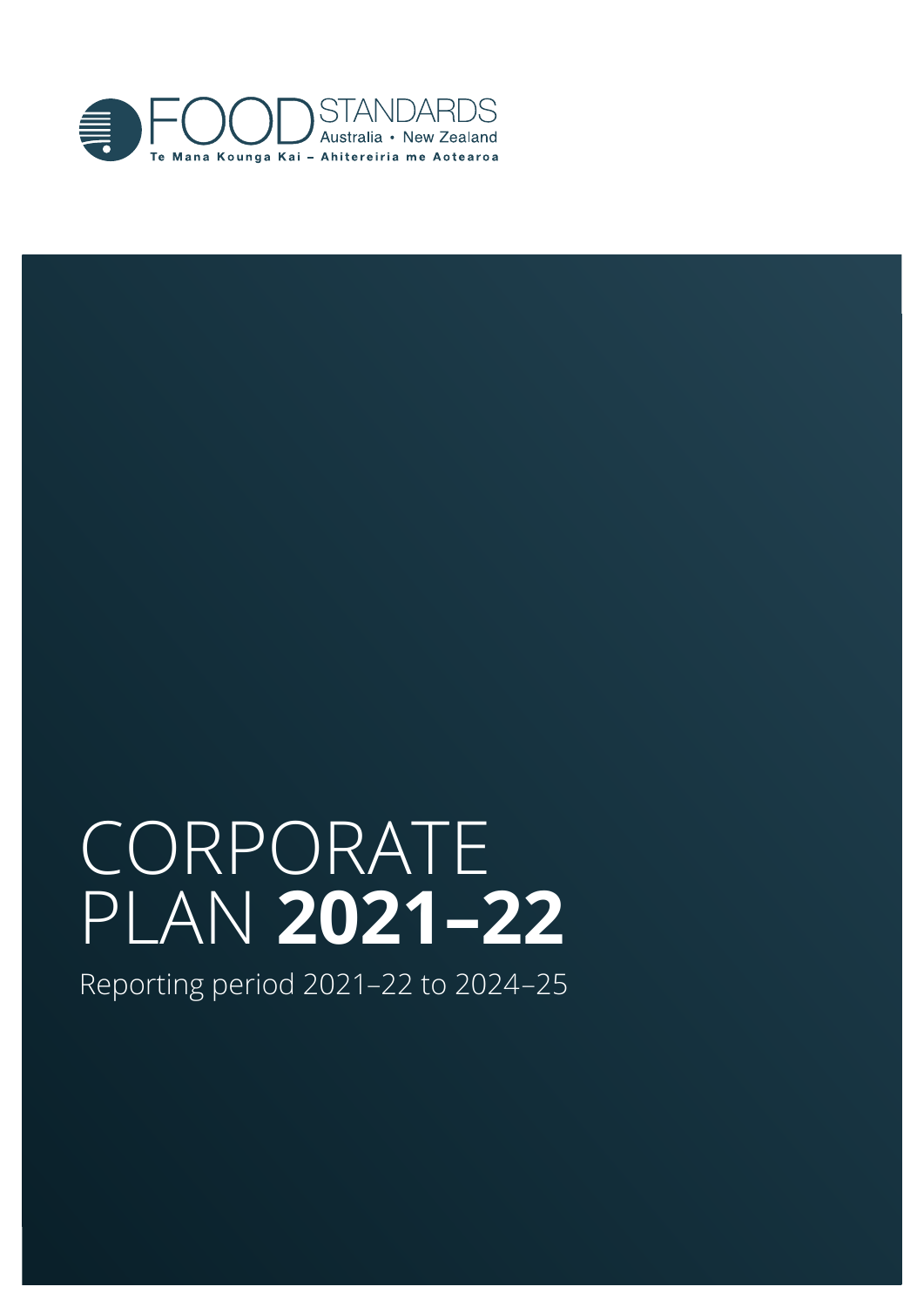#### <span id="page-1-0"></span>**Copyright statement**

© Food Standards Australia New Zealand 2021

FSANZ supports and encourages the dissemination and exchange of information. Information in this report is provided under a Creative Commons Attribution 3.0 Australia (CC BY 3.0) Licence, except for the Food Standards Australia New Zealand logo. An electronic version of this work is available on our website at www.foodstandards.gov.au and, for New Zealand, www.foodstandards.govt.nz.

#### **Attribution**

You may copy, distribute, transmit and adapt the material in this publication by the CC BY 3.0 licence for commercial and non-commercial purposes; but you must attribute the work in the following manner:

© Food Standards Australia New Zealand.

This attribution must not, in any way, suggest that FSANZ endorses you or your use of the work.

For more information, email information@foodstandards.gov.au.

#### **FSANZ Australia**

PO Box 5423 Kingston ACT 2604 AUSTRALIA Ph: +61 2 6271 2222

#### **FSANZ New Zealand**

PO Box 10559 Wellington 6143 NEW ZEALAND Ph: +64 4 978 5630

### **Contents**

| Strategic theme 3: An independent contributor to a robust and agile food regulation system  6 |  |
|-----------------------------------------------------------------------------------------------|--|
|                                                                                               |  |
|                                                                                               |  |
|                                                                                               |  |
|                                                                                               |  |
|                                                                                               |  |
|                                                                                               |  |
|                                                                                               |  |
|                                                                                               |  |
|                                                                                               |  |
|                                                                                               |  |
|                                                                                               |  |
|                                                                                               |  |
|                                                                                               |  |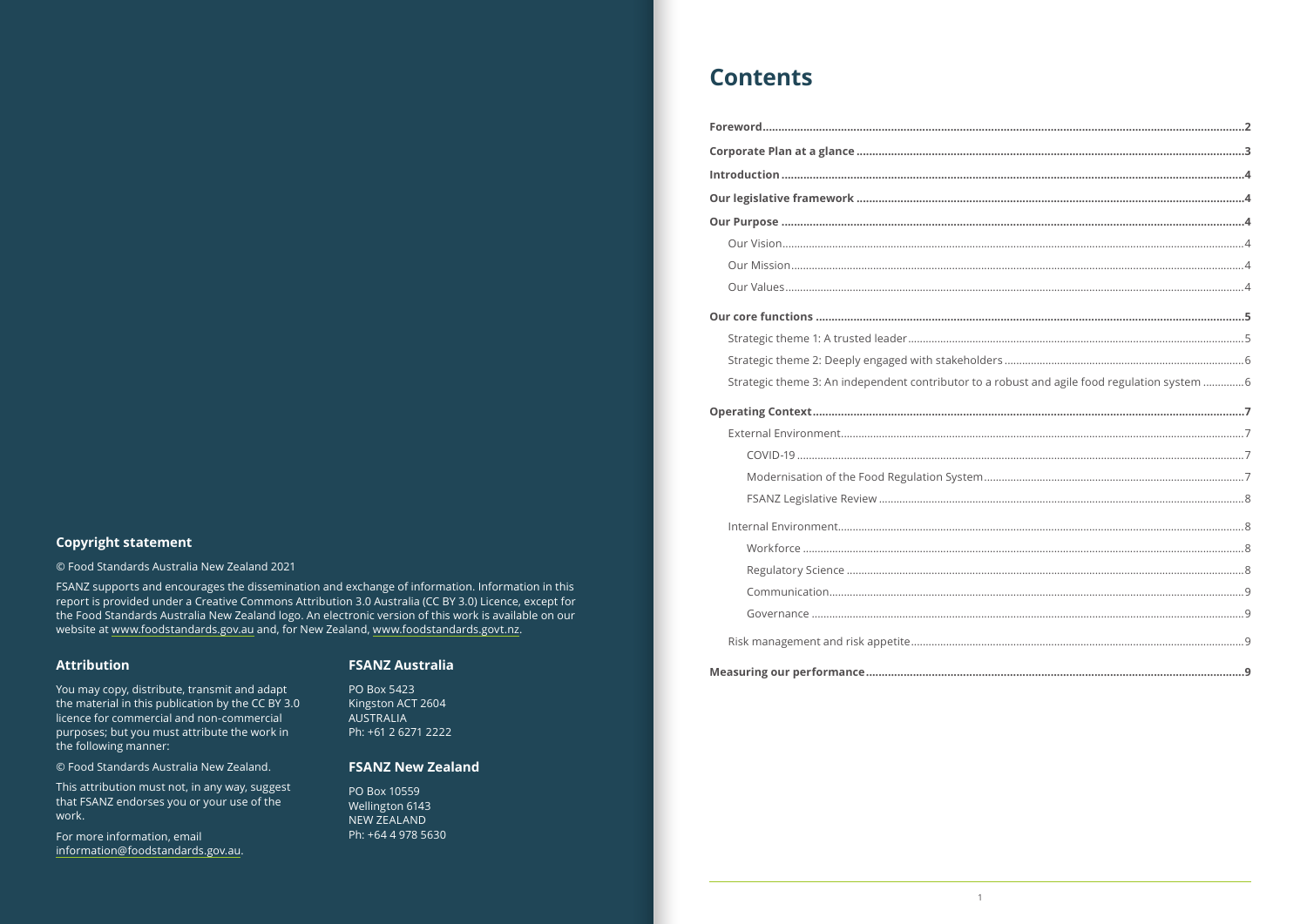### <span id="page-2-0"></span>**Foreword**

**We are pleased to present the 2021-22 Corporate Plan for Food Standards Australia New Zealand (FSANZ).**

This Corporate Plan underpins our purpose and delivery of FSANZ's core functions. It sets out the strategic themes, performance areas and key enablers that will help us to succeed in the coming years.

Our operating environment is set to change. Work to reform the bi-national food regulation system and review the *Food Standards Australia New Zealand Act 1991* is nearing its conclusion. Accordingly, this Corporate Plan seeks to foster agency stability and resilience while preparing FSANZ for potential system reform and any changes to our role.

The work of FSANZ is vital. The standards we develop and maintain ensure safe food for Australian and New Zealand consumers, help achieve positive public health outcomes and support thriving food, beverage and hospitality sectors that generate billions of dollars in economic activity each year.

We seek to underpin confidence in our food supply by helping industry and regulators mitigate food-related risk while fostering innovation, competitiveness and trade at an industry and global level.

International engagement will continue to play a central role in supporting our food safety and regulatory activities, and in achieving broader government policy objectives. We will

continue to build capacity and capability to strengthen international collaboration where there is mutual benefit. We will work closely with our partners in the Asia-Pacific region to achieve alignment with, or recognition of, food standards, and look for new opportunities for work sharing with other national food regulatory agencies.

In a time of reduced resources and increased workload, retaining corporate knowledge and regulatory science capability is a key priority.

Our Corporate Plan outlines the strategies in place to navigate the challenges of attracting a skilled workforce and managing the risks of staff turnover.

FSANZ will continue to productively engage and collaborate with our valued stakeholders to meet our objectives and key performance areas over the life of this Corporate Plan.

**Stephen McCutcheon** Acting Board Chair



**Dr Sandy Cuthbert** Interim Chief Executive Officer

## **Corporate Plan at a glance**

#### **Our vision**

World-leading standards, safe food for life.

#### **Our mission**

We develop world-leading food standards for Australia and New Zealand that enable a wide variety of safe foods to be available to consumers. We achieve this by applying the talent of our highly skilled subject matter experts in collaboration with stakeholders to make informed decisions on food safety, public health and science that ensure consumers can trust the foods they choose.

#### **Our functions**

Develop food standards informed by best available scientific evidence.

Coordinate regulatory activities across the food regulation system.

Provide advice to food regulators and food standards information to consumers.

### **Our strategic themes and agency values**



- **›** Consumer trust in food labels and the food regulation system
- **›** Regulatory science
- **›** Communication to stakeholders

**›** Engagement with our stakeholders

- **›** Staff engagement and
- workplace culture
- **›** Management and completion of applications and proposals
- **›** Coordination of food recalls

**Key enablers: People, Regulatory Science, Communication, Governance**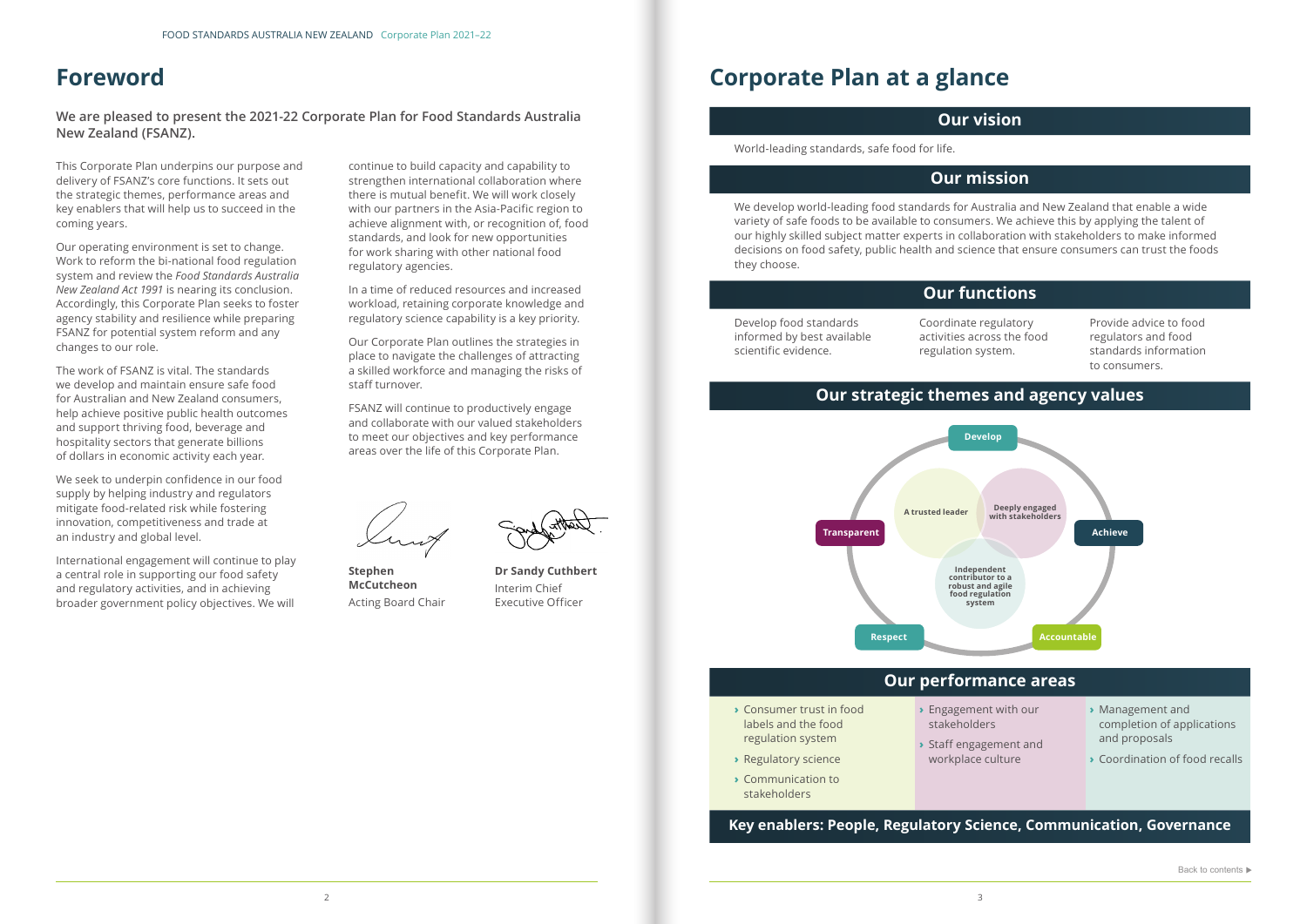## <span id="page-3-0"></span>**Introduction**

Under Section 35 of the *Public Governance, Performance and Accountability Act 2013* (the PGPA Act), Commonwealth entities must prepare a Corporate Plan.

This Corporate Plan sets out the key activities for FSANZ for the period 2021–22 to 2024–25.

Progress towards meeting the goals of this plan will be reported each year in the FSANZ Annual Report.

We will review the Corporate Plan annually and make adjustments as necessary.

## **Our legislative framework**

FSANZ is an independent statutory authority in the Australian Government Health portfolio. It is established by the *Food Standards Australia New Zealand Act 1991* (FSANZ Act). Our functions are set out in Section 13 of the FSANZ Act.

We also operate under a treaty-level agreement between the Governments of Australia and New Zealand that establishes FSANZ's role in setting and maintaining trans-Tasman food standards.

FSANZ is a corporate Commonwealth entity under the *Public Governance, Performance and Accountability Act 2013.*

## **Our Purpose**

Our broad purpose is to contribute to the cooperative food regulation system by developing science and evidence-based standards, coordinating regulatory responses and providing information to the public about food standards. The object of the FSANZ Act is to ensure a high standard of public health protection throughout Australia and New Zealand. Under the Portfolio Budget Statements 2021–22, FSANZ's outcome is a safe food supply and well-informed consumers.

### **Our Vision**

World-leading standards, safe food for life.

#### **Our Mission**

We develop world-leading food standards for Australia and New Zealand that enable a wide variety of safe foods to be available to consumers. We achieve this by applying the talent of our highly skilled subject matter experts in collaboration with stakeholders to make informed decisions on food safety, public health and science that ensure consumers can trust the foods they choose.

#### **Our Values**

As a public service agency, we are required to adhere to the Australian Public Service values as set out in section 10 of the *Public Service*  Act 1999. The APS Values require that we are: committed to service; ethical; respectful; accountable; and impartial.

To ensure we maintain a service delivered in line with our legislation, as an organisation we have developed the following set of values to promote a constructive work culture:

- **› Develop:** support our people to grow and develop
- **› Achieve:** collaborate to achieve a common goal
- **› Accountable:** responsible for commitments, behaviours and actions
- **› Respect:** build open and supportive relationships
- **› Transparent:** build trust by being genuine, clear and consistent

## **Our core functions**

FSANZ core functions align with our PBS program objective to provide food regulatory activity and services. Our core functions are to:

- **›** Develop food standards informed by the best available scientific evidence
- **›** Coordinate regulatory activities across the food regulation system
- **›** Provide advice to food regulators and food standards information to consumers.

Together these functions contribute to public health protection by assuring a safe food supply for Australia and New Zealand. We work in collaboration with government, industry and the community to deliver our functions, support food system innovation and facilitate trade with other countries.

Australia and New Zealand share an international reputation for producing safe and nutritious food, underpinned by our robust bi-national food regulatory system. The Australia New Zealand Food Standards Code is at the heart of this system, delivering the standards that quality-assure domestic and export food production and manufacturing, and ensure imported foods meet mandated safety requirements.

Innovation plays a critical role in driving international trade and growth in the food manufacturing sector. In developing food standards, FSANZ considers the impact of food regulatory measures on innovation. We will focus on developing high quality standards which achieve health outcomes and protect our shared bi-national reputation for safe food, whilst enabling industry to innovate quickly and cost effectively to remain competitive in the global market.

FSANZ operates within stakeholder expectations for timeliness and efficiency, while accounting for rapid change driven by evolving science, advancing technologies, globalisation of supply chains and shifting market and consumer needs. We strive to identify new and improved ways to do our work so we can continue to build a framework which delivers strong and sustainable performance and maintains our capacity to respond to challenges and opportunities.

We have developed strategic themes for the agency which set the direction for the work we do within our core functions. We have outlined goals under each strategic theme which will help us deliver against our purpose, strive towards achieving our vision and mission and respond to the challenges and opportunities of our current environment.

In addition, we will continue to make strong contributions to the three Ministerial priorities for 2017–21: reducing foodborne illness particularly due to Campylobacter and Salmonella; reducing chronic diseases related to overweight and obesity; and maintaining a strong, robust and agile food regulation system.

### **Strategic theme 1: A trusted leader**

#### **A trusted source of advice on food safety and food-related public health**

FSANZ will build on its reputation for providing rigorous, evidence-based advice as it works toward an increased role in the food regulation system.

#### **A leader in its areas of expertise**

FSANZ has the largest government concentration of specialist food regulation experts across Australasia. It is internationally recognised for the quality of its scientific work and is continuing to build its capability in economics and social sciences.

#### **Global leader in regulatory science**

Science is a critical core competence that underpins FSANZ's ability to achieve its purpose. High quality regulatory science is based on being independent, accessing the best available evidence and incorporating information from numerous disciplines. It forms the basis of world-leading standard setting.

#### **A source of wisdom on emerging issues**

We publish an annual Report on Emerging and Ongoing Issues which describes potential and emerging food safety risks. We have also established extensive relationships and networks to assist in building a capability system that anticipates future issues for the agency and the food regulation system as a whole.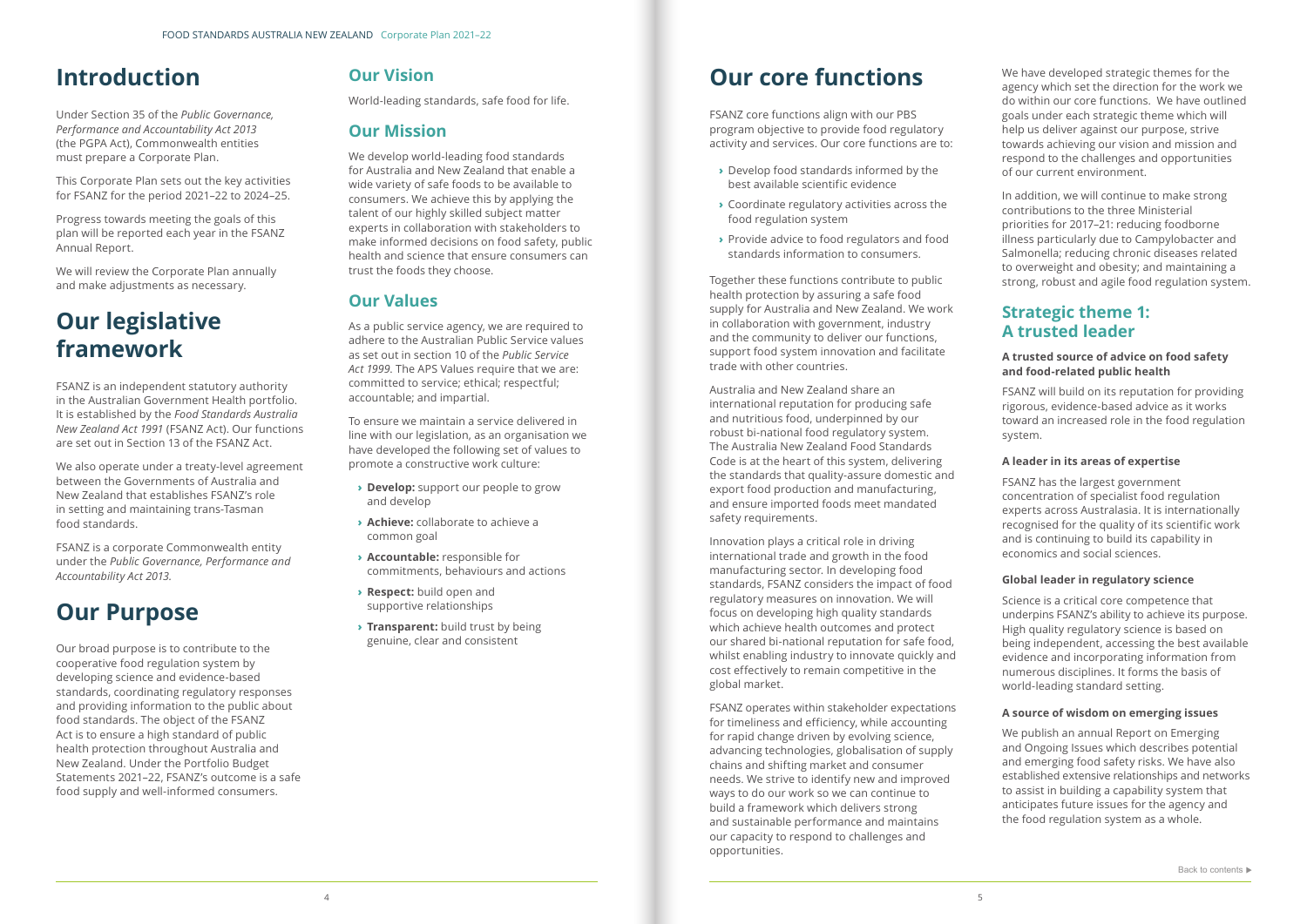<span id="page-4-0"></span>Over the next four years, FSANZ will:

- **›** position ourselves, in consultation with other agencies who have statutory responsibilities in this area, as the trusted face of food safety and embrace this community expectation
- **›** build upon and enhance our capability in economics and social sciences through strategic alliances with other government agencies and key research institutes in the academic and private sectors
- **›** through our Regulatory Science Strategy 2019–23, ensure we remain prepared to respond to the challenges of global trends and emerging risks in a dynamic food system
- **›** enhance our existing and highly-effective domestic and international networks and seek to anticipate immediate risks as well as looking at potential issues over 2, 5 and 10 year time horizons.

#### **Strategic theme 2: Deeply engaged with stakeholders**

#### **Engage with our domestic and international stakeholders**

We have extremely well established consultation processes and a wide number of trusted stakeholder relationships in both Australia and New Zealand, as well as internationally. As a result, we have developed mutually beneficial, deep and rich contacts across the sector and are seen as a trusted and independent source of expertise and advice.

#### **Enhance international engagement**

We will continue to take up opportunities for work-sharing with other international food standard setting agencies that will allow important synergies to be achieved. This will produce efficiencies in work areas as well as improving timeliness.

Over the next four years FSANZ will:

- **›** ensure that our engagement with stakeholders will continue to form a major part of our activities
- **›** further our relationships with indigenous peoples of both countries by exploring and undertaking structured engagement activities and collaborative projects
- **›** take up the opportunity for synergistic work-sharing with other international food standard setting agencies
- **›** seek greater leverage of Codex standards with a view to strengthen adoption into the Code
- **›** enhance our work with APEC economies and continue to provide leadership in food safety and regulation within the Asia-Pacific region.

#### **Strategic theme 3: An independent contributor to a robust and agile food regulation system**

#### **Effective and efficient**

FSANZ has in recent years streamlined and adapted its operations in response to funding pressures. It is critical that FSANZ has an adequate resource base to appropriately support the role and functions of a world-class, independent regulatory science leader operating in an environment of rapid change, increasing workloads and complex emerging issues.

#### **Provide expert evidence into policy making processes**

We will participate in and, as appropriate, lead domestic and international food regulatory framework and standards development work and the advancement of food-related knowledge.

#### **Maintain our role in national food incident and recall response within Australia**

FSANZ plays a central role in food recalls and incidents by coordinating activities, collating and sharing information and, in many cases, managing communications. By working together with stakeholders, we can ensure consistent responses are achieved.

Over the next four years, FSANZ will:

- **›** identify new and improved ways of doing our work to ensure we can meet the expectations of the wider community, industry and governments
- **›** increase our input into policy development processes and look to enhance this in a way that plays to our strengths, in particular in the areas of technical expertise and trusted stakeholder relationships
- **›** play a key role in the coordination of food recalls and food incidents.

## **Operating Context**

FSANZ plays a vital role in the food regulation system, a complex and cooperative bi-national system that protects the 'safe food' brand for both countries.

The joint Australian and New Zealand food regulation system is a strong, world class system that underpins a high level of confidence in the quality and safety of the food that Australians and New Zealanders eat. The system employs risk management principles based on scientific evidence and expertise that protects the health and safety of consumers. It is a comprehensive system that involves all levels of government in Australia and New Zealand, with different roles being met by local, state and national governments.

The system engages the many businesses and stakeholders in the food supply chain, providing a stable platform on which our food industries can operate, and enables choice for consumers.

### **External Environment**

#### **COVID-19**

The COVID-19 pandemic remains a significant issue globally. Through the course of the pandemic, FSANZ has effectively maintained its primary functions of protecting public health whilst ensuring an ongoing safe food supply and a viable industry. While external factors are beyond our control, we have capable business continuity plans and enabling technologies in place to ensure our operations continue with minimal disruption.

We will continue to:

- **›** work closely with jurisdictions, industry and other key stakeholders to ensure that information is available and communications and key messages regarding COVID-19 in relation to food safety are fact-based and accurate
- **›** maintain the FSANZ website as a single, evidence-based repository of factual information for consumers, industry and retailers on COVID-19 and food safety
- **›** ensure flexibility in the FSANZ workforce so that staff can continue to work effectively from home.

We have ensured that our strong bi-national and international linkages remain current and we will continue to use these channels to inform our work.

#### **Modernisation of the Food Regulation System**

In November 2019, the Food Ministers' Meeting endorsed an ambitious plan to reform the bi-national Food Regulation System to ensure it remains strong, robust and agile into the future. This reflects that the system is operating in a complex environment with changing consumer expectations and significant technological advancements.

FSANZ has access to a wide range of industry, consumer, public health, government and international stakeholders, making it uniquely positioned within the system to be able to identify environmental changes, emerging issues and global trends and to raise these with our key stakeholders.

As the best placed agency to deal with these new challenges, we are increasingly called upon to address any gaps in the food regulation framework, a task which requires significant additional resources.

We will continue to play a key role in supporting Ministerial Priority 3: maintaining a robust and agile food regulation system, and will engage with all stakeholders in exploring the challenges and opportunities for enhancing the food regulation system.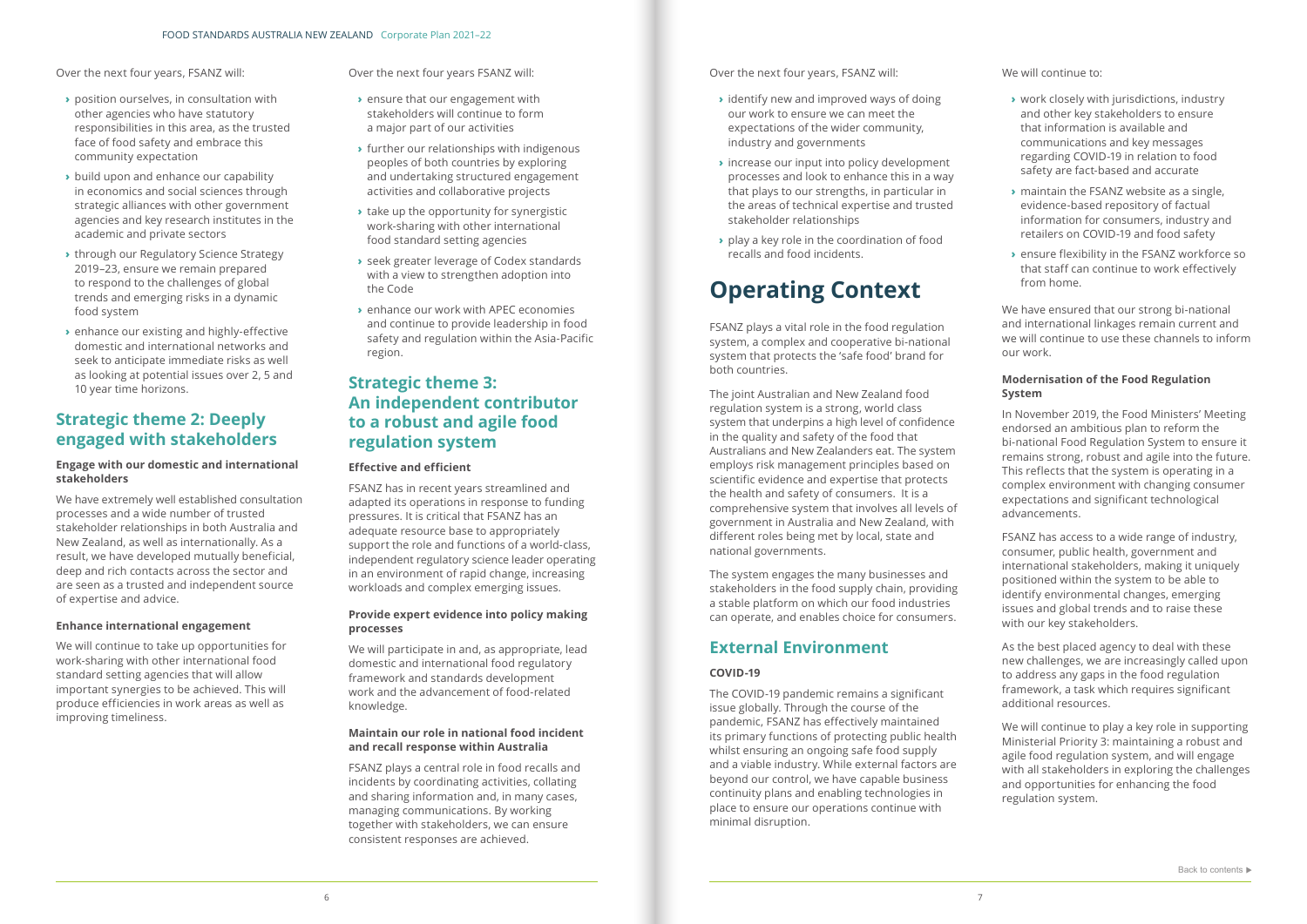#### <span id="page-5-0"></span>**FSANZ Legislative Review**

A review of the FSANZ Act forms a key component of the work to reform of the bi-national Food Regulation System. This includes a broad review of the Act as well as the operations and responsibilities of the agency. The review provides an opportunity for positive reform for FSANZ and the food regulation system.

The food regulatory system in its current form has not changed substantially since it was established in 2000. The last significant review of the *Food Standards Australia New Zealand Act 1991* (FSANZ Act) was undertaken in 2007. In contrast, the landscape in which the food sector operates has changed considerably over the same period.

FSANZ must be well placed to respond to current and emerging opportunities, challenges and risks in both standards-setting and regulation. Equally, Australian and New Zealand governments at all levels must ensure the bi-national regulatory system is as robust and future–ready as possible. Reviewing FSANZ's enabling legislation will help ensure the agency and broader regulatory system are well placed to meet the contemporary needs of consumers and industry while preparing for the future.

The food regulatory system has solid foundations, however, it does need to be updated to support innovation, maintain confidence in the safety of the food supply and drive regulatory efficiency. Measures must be put in place to ensure FSANZ is effective and efficient in delivering its functions into the future to keep pace with rapidly evolving food systems and technologies, safeguard consumer health and safety, support trade and economic growth by reducing regulatory burden, and support industry innovation.

We will continue to actively engage in the process by providing input into the review, legislative drafting and ministerial/ parliamentary processes, where appropriate.

We will also work to ensure that the agency maintains its solid base and is ready to evolve and take on any changes in its operating context which may come from the review.

#### **Internal Environment**

FSANZ has identified four key enablers and developed supporting strategies and frameworks to focus our activities under this plan. Our key enablers support the Board by creating an environment for high quality decision making and communication with all stakeholders, including consumers and industry.

#### **Workforce**

The high quality of the work we achieve is a testament to our highly skilled, qualified and diverse workforce.

The Board continues to fully support the agency's culture work. The People and Culture Board sub-committee will specifically look at how the Board can best link in with ongoing activities in this area. We will continue to build on the positive results achieved in the 2020 APS Census which are a testament to the culture change work the agency has undertaken in recent years.

Our Workforce Strategy supports a constructive workplace culture and equips us to meet the ongoing demands of a challenging operating environment.

#### **Regulatory Science**

Our Regulatory Science Strategy 2019–23 sets out our plan to develop and maintain our scientific evidence base and risk assessment methodologies, expand our capabilities, leverage resources through strategic partnerships, and communicate our science to meet stakeholder needs.

We have a moderate appetite for risks associated with achieving our overall strategy given the importance of food safety, and we have a low willingness to accept risks which have no alignment with our strategies or have the potential to damage FSANZ's reputation.

It positions us as a recognised leader of food regulatory science in our region and the trusted coordinator of credible information on food safety, ensuring that the risk analysis framework remains appropriate to respond to the challenges of a changing food system.

Maintaining and expanding our regulatory science capabilities will enable us to remain flexible and agile in meeting the needs of a constantly evolving food production system, for the benefit of food producers, manufacturers and consumers. We will continue to undertake public health nutrition analysis to assess the impact of our work upon our population health status.

#### **Communication**

All staff have a role in communication and stakeholder engagement. Our Communication and Stakeholder Engagement Strategy aims to manage the different ways we communicate and make the best use of our extensive networks. Communications activities are aimed at explaining our use of evidence and the regulatory and non-regulatory objectives of our decisions while maintaining confidence in the safety of the food supply.

The Strategy identifies a growing reliance on our website and social media to communicate efficiently with diverse audiences and the importance of more clearly engaging with audiences during risk analysis processes. It also highlights the need for further stakeholder research and liaison to extend our reach into the broader community.

#### **Governance**

In a world in which food risks can emerge quickly and advances in knowledge or innovation can change our understanding of a hazard, we must be able to respond promptly and proportionately. Our Governance Framework contributes to strong and sustainable performance and builds confidence in our capacity to respond to challenges.

Our risk analysis approach and governance mechanisms ensure that we can effectively identify, monitor and respond to food safety and food-related public health issues in a transparent and coordinated manner that applies an internationally recognised methodology. In day-to-day operations, we manage risk using an emerging risk framework and through strategic communication activities.

Our governance systems also ensure that we make consistent decisions and have a high level of accountability for all of our activities, through active consultation, collaboration and transparent decision making.

### **Risk management and risk appetite**

We manage risk through our Risk Management Framework. The framework sets out the organisational arrangements for designing, implementing, monitoring, reviewing and continually improving risk management within FSANZ.

Our Board, supported by the Finance, Audit and Risk Management Committee, oversees enterprise risk management. Risk appetite is the level of risk the Board and agency is prepared to accept in achieving their objectives and before action is deemed necessary to reduce the risk. We recognise the importance of the overall risk appetite of the Board and the relationship between this and the activities of the organisation. In addition, the relationship between strategic and operational risk is recognised as well as links with organisational culture.

The full risk appetite statement can be found [here](https://www.foodstandards.gov.au/about/Pages/Revised-risk-appetite-statement.aspx).

### **Measuring our performance**

Our Corporate Plan is the primary planning document reflecting the strategic direction of the agency, as agreed by the Board. It is aligned with the FSANZ 2021–22 Portfolio Budget Statement which describes agency outcomes, allocation of resources, and our performance. Results of our performance are provided in our Annual Report.

To ensure we meet our expected outcomes, we have developed a suite of measures that enable us to better tell our performance stories and focus our efforts. These have been developed under seven broad performance areas which explicitly link to our three strategic themes.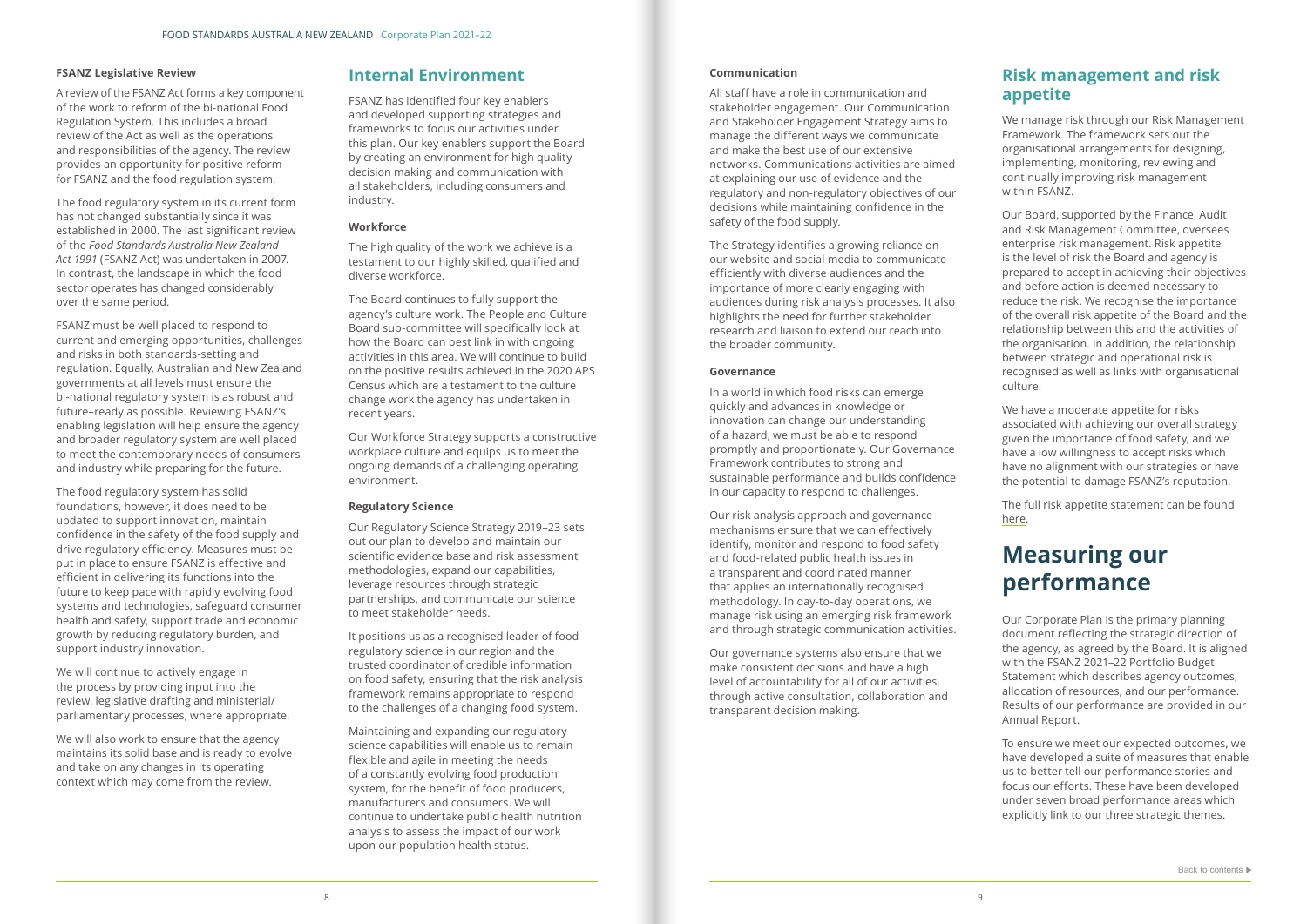The table below describes the performance areas and how they relate to the three themes.

| <b>Strategic</b><br>themes                                                                | <b>Performance</b><br><b>Criteria</b><br>(as set out in<br>the Portfolio<br><b>Budget</b><br>Statement)                | $2021 - 22$<br><b>Target</b>                                                                                                                                                                                             | <b>Performance</b><br>areas                                      | <b>Performance Measure</b>                                                                                                                                                                                                                                                                                                                                                   |
|-------------------------------------------------------------------------------------------|------------------------------------------------------------------------------------------------------------------------|--------------------------------------------------------------------------------------------------------------------------------------------------------------------------------------------------------------------------|------------------------------------------------------------------|------------------------------------------------------------------------------------------------------------------------------------------------------------------------------------------------------------------------------------------------------------------------------------------------------------------------------------------------------------------------------|
| An<br>independent<br>contributor<br>to a robust<br>and agile food<br>regulation<br>system | Applications<br>to amend<br>the Food<br>Regulation<br>Measures are<br>considered in a<br>timely manner                 | Decisions on<br>applications<br>for standards<br>or variations<br>are considered<br>within<br>statutory<br>timeframes as<br>required by the<br><b>Food Standards</b><br>Australia<br>New Zealand<br>Regulations<br>19941 | Management<br>and completion<br>of applications<br>and proposals | % applications completed<br>within the statutory<br>timeframe<br>% of applications completed<br>ahead of the statutory<br>timeframe<br>% of proposals that meet<br>agreed progress timeframes<br>% of accepted applications<br>that used draft application<br>process<br>% of accepted applications<br>that the draft process<br>included meetings (F2F or VC)<br>with FSANZ |
|                                                                                           | Coordinate<br>major food<br>incidents under<br>the National<br>Food Incident<br>Response<br>Protocol<br>(the Protocol) | Deliver<br>efficient and<br>effective<br>food incident<br>management<br>through the<br><b>Bi-National</b><br>Food Safety<br>Network<br>and, when<br>appropriate,<br>the Protocol                                         | Coordination<br>of food recalls                                  | % of recall sponsors satisfied<br>with FSANZ information and<br>assistance<br>% of Bi-National Food Safety<br>Network agencies satisfied<br>with FSANZ role in incident<br>response.<br>Coordinate major food<br>incidents under the NFIRP<br>(measure = number of recalls<br>in the FY)                                                                                     |

*1 Part 5, Section 11 of the Food Standards Australia New Zealand Regulations 1994*

### **Performance**

#### **Performance Measure**

| A trusted<br>leader | FSANZ is<br>recognised as<br>the primary<br>source of<br>information<br>about food<br>standards and<br>food regulation<br>in Australia<br>and New<br>Zealand | Stakeholders<br>consistently<br>report a<br>high level of<br>satisfaction<br>with FSANZ<br>and the<br>information it<br>provides | Consumer trust<br>in food labels<br>and in the food<br>regulation<br>system<br>Regulatory<br>science<br>Communication<br>to stakeholders | % of respondents who<br>respond positively about<br>trust in the information<br>on food labels<br>% of respondents who<br>respond positively about<br>ability of FSANZ current food<br>system to address consumer<br>issues<br>New data and analysis<br>generated or shared to<br>support food safety and<br>standards development<br>Skill development in,<br>or application of risk,<br>assessment methods<br>Collaborations and joint<br>projects<br>Leveraging external scientific<br>expertise<br>Number of new topics/<br>publications developed and<br>published on the website (i.e.<br>proportion of gaps filled)<br>Number of existing topics<br>reviewed and updated<br>Number of media enquiries<br>to FSANZ<br>% of responses provided by<br>the deadline (aim for >99%)<br>Number of visits to the<br>FSANZ website<br>Number of social media<br>followers and interactions<br>Number of messages/<br>enquiries managed via |
|---------------------|--------------------------------------------------------------------------------------------------------------------------------------------------------------|----------------------------------------------------------------------------------------------------------------------------------|------------------------------------------------------------------------------------------------------------------------------------------|-------------------------------------------------------------------------------------------------------------------------------------------------------------------------------------------------------------------------------------------------------------------------------------------------------------------------------------------------------------------------------------------------------------------------------------------------------------------------------------------------------------------------------------------------------------------------------------------------------------------------------------------------------------------------------------------------------------------------------------------------------------------------------------------------------------------------------------------------------------------------------------------------------------------------------------------|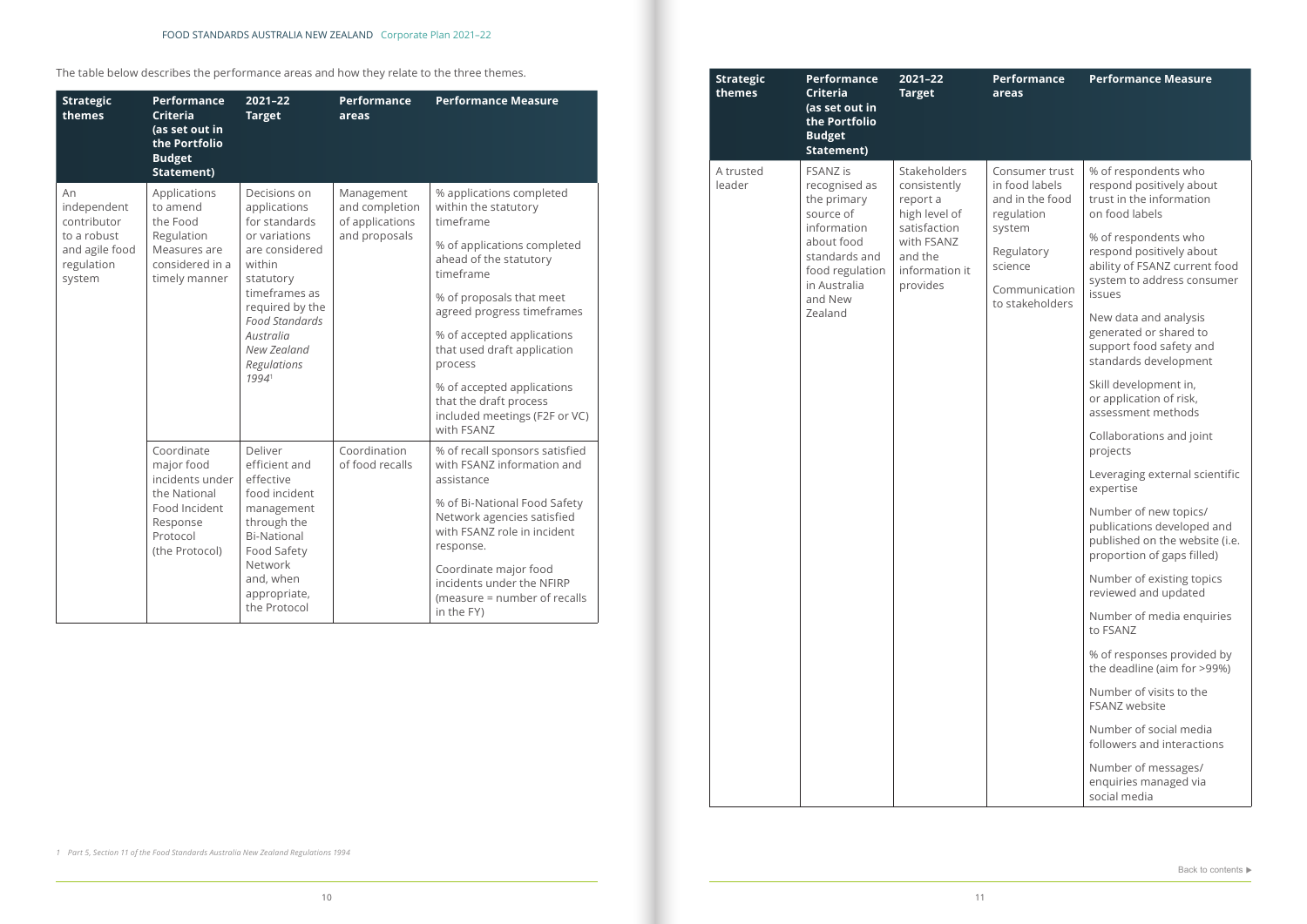| <b>Strategic</b><br>themes             | <b>Performance</b><br><b>Criteria</b><br>(as set out in<br>the Portfolio<br><b>Budget</b><br><b>Statement)</b> | 2021-22<br><b>Target</b>                                     | <b>Performance</b><br>areas                     | <b>Performance Measure</b>                                                                                                                                                             |
|----------------------------------------|----------------------------------------------------------------------------------------------------------------|--------------------------------------------------------------|-------------------------------------------------|----------------------------------------------------------------------------------------------------------------------------------------------------------------------------------------|
| Deeply<br>engaged with<br>stakeholders | Encourage<br>stakeholder<br>engagement<br>through<br>current                                                   | More than<br>950,000 unique<br>website visitors<br>More than | Engagement<br>with our<br>stakeholders<br>Staff | % of respondents that<br>indicate satisfaction with<br>FSANZ performance<br>% of respondents that                                                                                      |
|                                        | information<br>on FSANZ's<br>website and<br>social media<br>interactions                                       | 250,000<br>social media<br>interactions                      | engagement<br>and workplace<br>culture          | indicate understanding<br>of the FSANZ roles and<br>responsibilities in the FRS<br>% of respondents that<br>use our website to obtain<br>information about food and<br>food standards  |
|                                        |                                                                                                                |                                                              |                                                 | Number of stakeholder forum<br>attendees, reported by total<br>and by sector<br>% of stakeholder forum<br>attendees that give positive<br>feedback, reported by total<br>and by sector |
|                                        |                                                                                                                |                                                              |                                                 | Regulatory and food safety<br>fora attended by FSANZ staff<br>% of eligible staff with<br>completed IWDP<br>% of eligible staff with<br>mid-year reviews undertaken                    |

ges between FSANZ's statutory and corporate planning and reporting are shown in the following am: